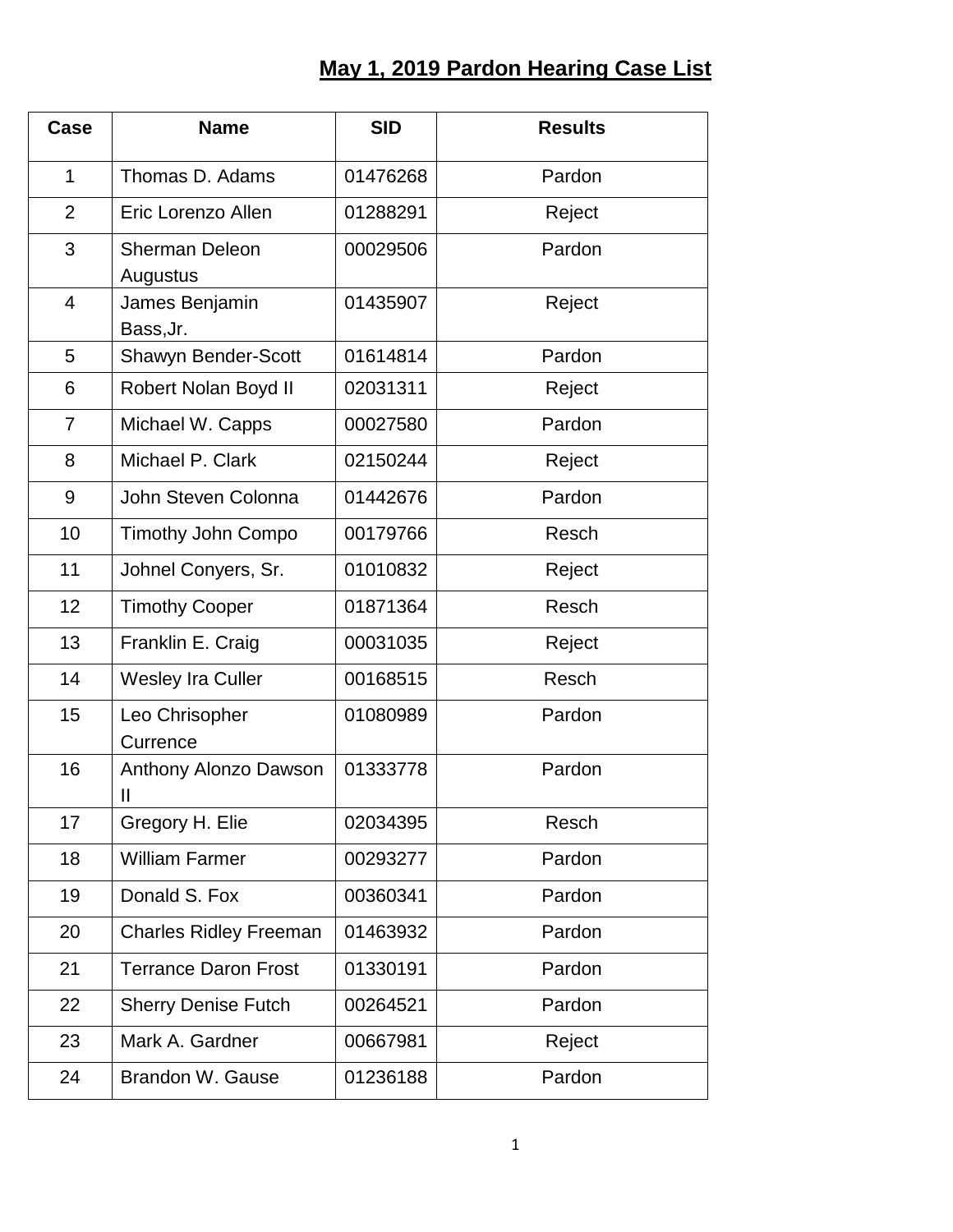## **May 1, 2019 Pardon Hearing Case List**

| 25 | <b>Tolanda Gibbs</b>                        | 00802588 | Pardon |
|----|---------------------------------------------|----------|--------|
| 26 | Ted Giuliano, Jr.                           | 01356970 | Reject |
| 27 | <b>Terrance Devon Glover</b>                | 01636605 | Pardon |
| 28 | <b>Vincent Randall Greene</b>               | 01068285 | Reject |
| 29 | <b>Sedrick Levern Griffin</b>               | 00911112 | Pardon |
| 30 | Yolanda Felice Guyton                       | none     | Pardon |
| 31 | <b>Ebony Renee' Hilton</b>                  | 01917251 | Pardon |
| 32 | Jayson Allen Holcomb                        | 01750411 | Pardon |
| 33 | Willena N. Hudgins                          | 02144797 | Pardon |
| 34 | <b>Steven Ray Jeffries</b>                  | 01053664 | Pardon |
| 35 | Justin Bryan Jenkins                        | 02085336 | Pardon |
| 36 | <b>James Flushing Kelly</b>                 | 00568325 | Reject |
| 37 | <b>Robert Earl Kollock</b>                  | 00557240 | Pardon |
| 38 | Michael Shane LeCroy                        | 01230775 | Pardon |
| 39 | <b>Cornelius Adon Lomax</b>                 | 01922434 | Pardon |
| 40 | Mary Jane Lopez                             | 00955513 | Pardon |
| 41 | <b>James Marvin Lucas</b>                   | 01799761 | Pardon |
| 42 | Tianna Moniguie Lyde                        | 20061690 | Reject |
| 43 | Regina B. Mack                              | 00775090 | Pardon |
| 44 | <b>Jeffrey Michael Marselis</b>             | 00978111 | Pardon |
| 45 | Krishna Myers                               | 01286130 | Pardon |
| 46 | <b>Walter Keith Norris</b>                  | 01333303 | Pardon |
| 47 | <b>James Everette Owens</b>                 | 01426973 | Pardon |
| 48 | <b>Harrison Michael Poole</b>               | 00675875 | Pardon |
| 49 | Anthony Joe Price, Jr.                      | 00842330 | Pardon |
| 50 | <b>Ashantay Prioleau-</b><br><b>Bradley</b> | 01461553 | Pardon |